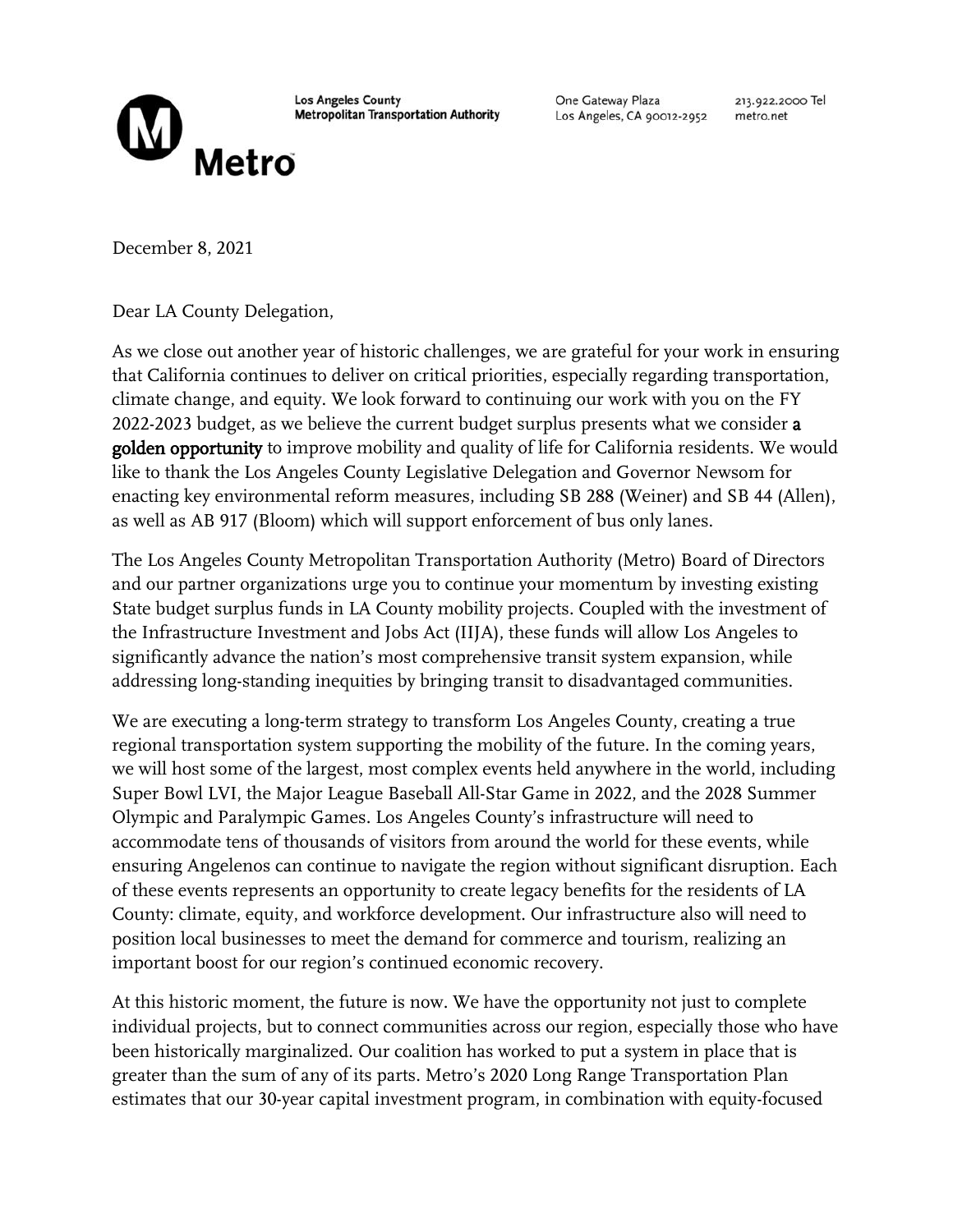polices, will reduce greenhouse gas emissions by 19%, increase transit trips by 81% and create more than 1.8 million high-road construction and indirect jobs. The transit investment alone will dramatically expand regional access to high-quality travel options. After implementation, the number of county residents and jobs located within a 10-minute walk to high-quality bus and rail more than doubles.

While Metro may build a project in one area and expand a rail line in another, all of these projects combine to create benefits not just in one sub-region but throughout the county. For example, the completion of the Metro Eastside Extension and the Metro Exposition Line created an opportunity for people who live on the Eastside to take transit to the beach. Completing the Metro Orange Line across the San Fernando Valley allowed people to take transit from the western end of the San Fernando Valley to Downtown Los Angeles.

Our coalition is focused on mutual priorities and urges the State to allocate at least \$16.5 billion to transportation infrastructure in the upcoming budget. We believe an appropriate investment strategy is the following Golden Opportunity Package:

1. \$10 billion for Public Transit capital projects. Funding could be matched with local resources, as well as resources from IIJA. Leveraging State funds with local and federal dollars would multiply the positive impact of the State's investment and create tens of thousands of jobs.

Projects that could be funded from this allocation include the following key Metro priorities:

- Bus Rapid Transit/Bus-Only Lanes Countywide Expansion
- East San Fernando Valley Transit Corridor
- Eastside Transit Corridor Phase 2
- Foothill Extension of the Metro Gold Line
- Green Line Extension to Torrance
- Inglewood Transit Connector Project
- Sepulveda Transit Corridor
- Strategic State of Good Repair Investments such as Metro Green Line Rehabilitation
- West Santa Ana Branch Transit Corridor to Downtown LA
- 2. \$2.5 billion for projects that support the 2028 Summer Olympic and Paralympic Games. These funds could be allocated through the Transit and Intercity Rail Capital Program (TIRCP). However, these funds should be subject to controlling criteria separate from the regular TIRCP. With the world watching us, Southern California has an audacious goal for the Olympic and Paralympic Games: we want to enable all ticketed spectators to access competition venues by public transit, walking, or cycling. To ensure we provide a world-class user experience for these visitors and their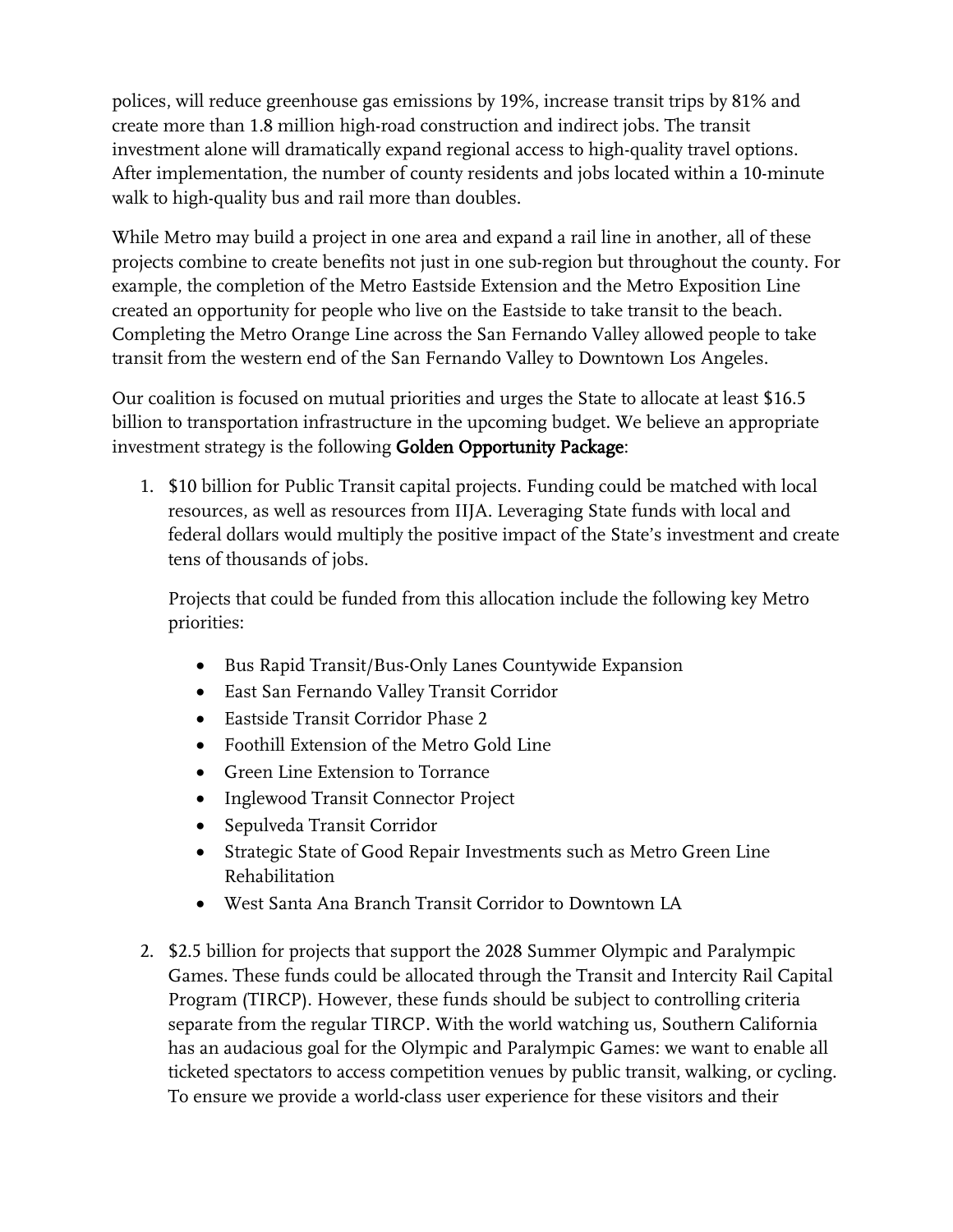tourism revenue, we must improve and expand our core system to enhance speed, reliability, and connectivity. Projects that would achieve this goal include, but are not limited to:

- Adding capacity at key transit stations and transit system bottlenecks
- Expanding bus-only lanes on major arterial streets countywide
- Investments in zero emissions charging infrastructure
- Optimizing access to major venues and activity centers
- Planning and design activities for these projects
- 3. Increased allocation of up to \$500 million for the Active Transportation Program. These funds would help address the backlog of planned projects and link housing and transit in underserved communities. These linkages ensure that people who use transit can walk on safe sidewalks, ride bicycles on streets with proper bike facilities, and find their way around the county safely without using a car. Projects that could be funded out of this category include, but are not limited to:
	- First Mile/Last Mile connectivity
	- Modernizing bikeways to provide enhanced safety features
	- Rail to River
- 4. \$1 billion for a new California Next Generation High Speed Rail Program. This funding would support Metrolink's SCORE program – helping to achieve the California State Rail Plan, Antelope Valley Rail Line improvements, and CA HSR Phase 1A projects in Los Angeles County. This category could fund projects such as:
	- Capacity and safety enhancements on Metrolink's entire system
	- Double tracking on key corridors such as the Antelope Valley Line
	- Palmdale to Burbank Tunnel
- 5. At least \$1 billion for Transit Customer Service, Resiliency and Fare Reduction programs. Over the past year, Metro's ridership has steadily recovered. We must maintain our momentum by investing in initiatives that will provide a safe, clean, and affordable system. Los Angeles County is also served by a network of municipal bus operators. This funding would also help to address similar needs on those systems. This program could fund key customer improvements such as:
	- Improved bus stop lighting
	- Providing shade at exposed bus stops
	- Supporting reduced and free fare programs, such as the Fareless System Initiative
- 6. \$1 billion for the deployment of zero emission buses. Metro is leading the State in this effort, as we aim to convert the State's largest bus fleet to zero emission 10 years ahead of the State's requirement of 2040. We have already completed the conversion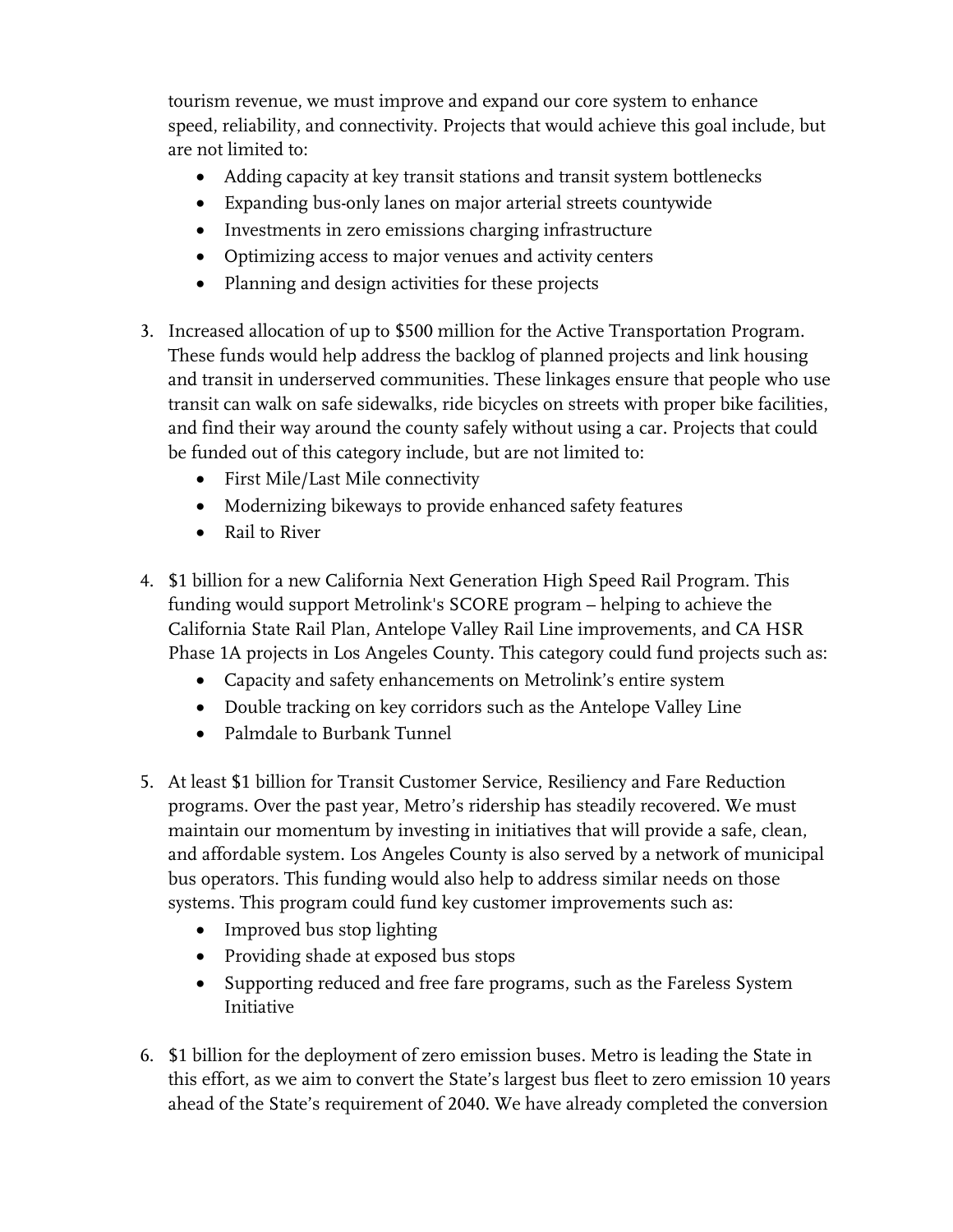of the Metro G/Orange Line to zero emission, and we are currently converting the Metro J/Silver Line. Zero emission buses continue to be significantly more expensive to procure than traditional CNG buses. The high cost of the charging infrastructure is also a significant challenge. This funding should be made available to purchase vehicles, install the necessary charging infrastructure, including support for the conversion of the municipal transit fleet to zero emission buses, as well as workforce development training. We also look forward to an ongoing commitment to funding both zero emission buses and trucks.

7. \$500 million for the Trade Corridors Enhancement Program and critical projects such as the San Gabriel Valley Council of Governments' Montebello and Turnbull Canyon Grade Separation Projects to address the supply-chain infrastructure. Los Angeles County is the epicenter of goods movement in California, with 40% of the nation's container shipments coming through its ports and ending up on trucks that use the Southern California freeway system and on trains that traverse our region. The Ports of Los Angeles and Long Beach have outlined significant investments that would help to relieve this backlog. This crisis also points out the need to maintain a strong State commitment to investing in goods movement-related infrastructure.

We appreciate your consideration of our proposal. We have a once-in-a-generation, **golden** opportunity to make these truly impactful and equitable changes in transportation for the Southern California Region. We look forward to achieving these goals together, working cooperatively with the legislature and the Newsom Administration throughout the budget process. Should you have any questions regarding this letter, please feel free to contact Stephanie Wiggins, Chief Executive Officer, at 213-922-7555.

## Sincerely,

Hilda L. Solis<br>Hilda L. Solis, Metro Board Chair Ara Najarian Metro Board 1st Vice Chair JACCON<br>Jacquelyn Dupont-Walker, Metro Board 2nd Vice Chair Varmy Barger Kathryn Barger Metro Board Member

MeloRain

Mike Bonin Metro Board Member Com FButts

James Butts Metro Board Member

Fernando Dutra Metro Board Member

Eric Garcetti Metro Board Member